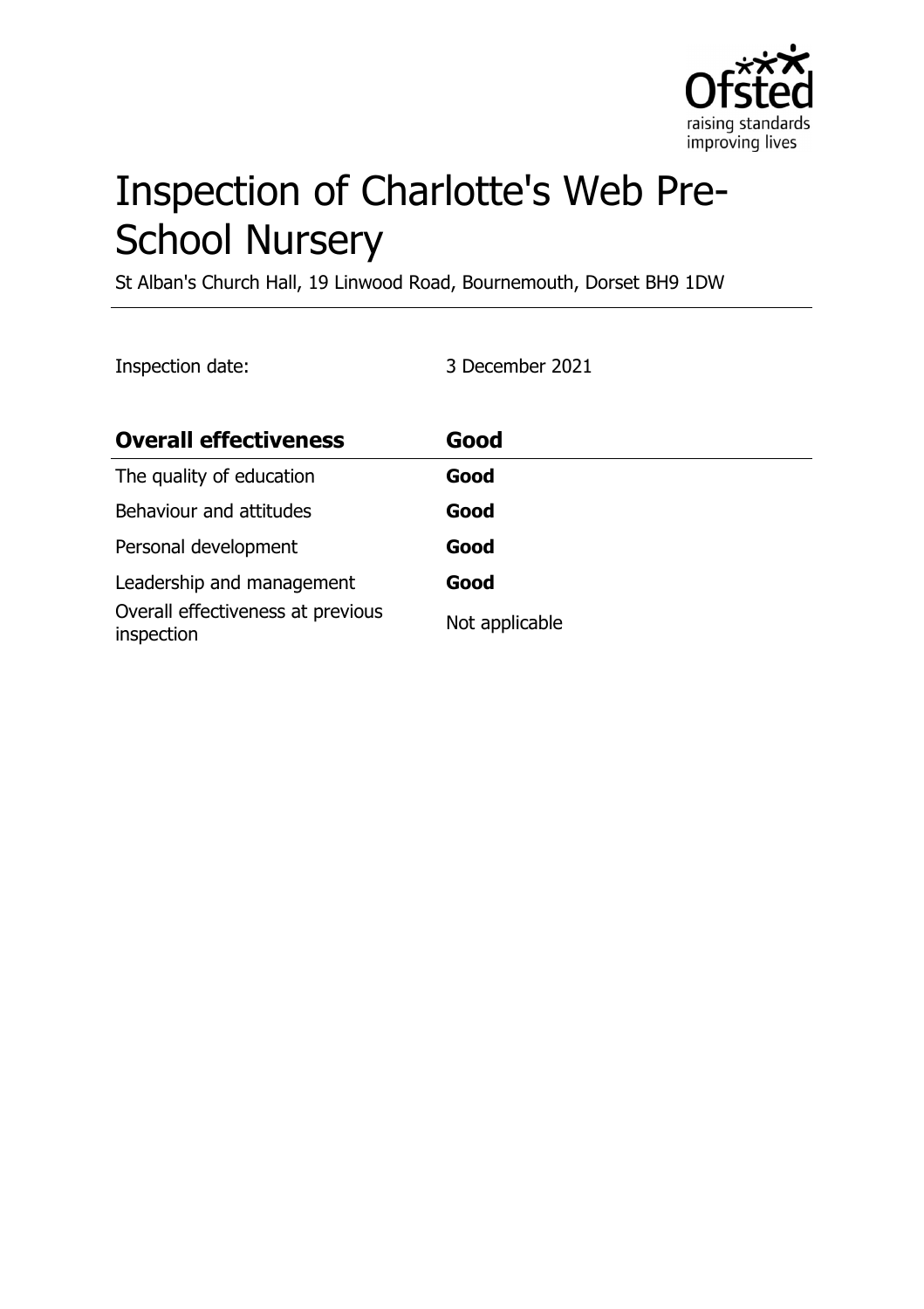

## **What is it like to attend this early years setting?**

#### **The provision is good**

Children are content and settle well. They arrive happy and are keen to start their day. Children enjoy their time at the nursery and are making good progress in their development. Over time, they build the skills that they need for writing. Older children play with dough, and younger children compare the texture of fake snow and sand as they strengthen the muscles in their hands.

Staff have high expectations and children behave well. Younger children learn to share and take turns. Older children play together harmoniously and help the younger children to manage tasks. Staff give children gentle reminders, and are good role models, to support their positive behaviour.

Following the COVID-19 pandemic, the owner, who is also the manager, identified that not all children have access to a garden at home. She ensures that children enjoy spending long periods in the well-resourced outdoor area, where they have opportunities to be creative and take charge. For example, older children send balls down drainpipes that they have joined together. They experiment with the drainpipes to make the balls travel further. Younger children ride around on scooters safely, with increasing skill and coordination.

#### **What does the early years setting do well and what does it need to do better?**

- $\blacksquare$  Staff have a good understanding of how children learn and develop. They know their key children well. The owner closely monitors children's development and plans a curriculum to meet the diverse needs of children and to prepare them in readiness for the next stage in their learning. However, on occasion, staff are unsure of how to put the curriculum plans fully into action. As a result, they do not consistently have a clear focus to further build on what children know and can do.
- $\blacksquare$  Staff work effectively together to support children who speak English as an additional language and children with special educational needs and/or disabilities. They quickly identify any child who may need additional support to reach their full potential. Staff are persistent and determined in engaging with specialist professionals and supporting parents. This means that children are assessed promptly and, where necessary, quickly benefit from the targeted support they need.
- $\blacksquare$  Parents praise the hard work of the staff, saying that their children love attending and progress well. They express that they feel the nursery is like a second home for their children. Staff provide parents with regular information about their children's learning to support continued learning at home. They share ideas for simple play activities that can be done at home to enhance children's development, such as eating crunchy foods to build facial muscles in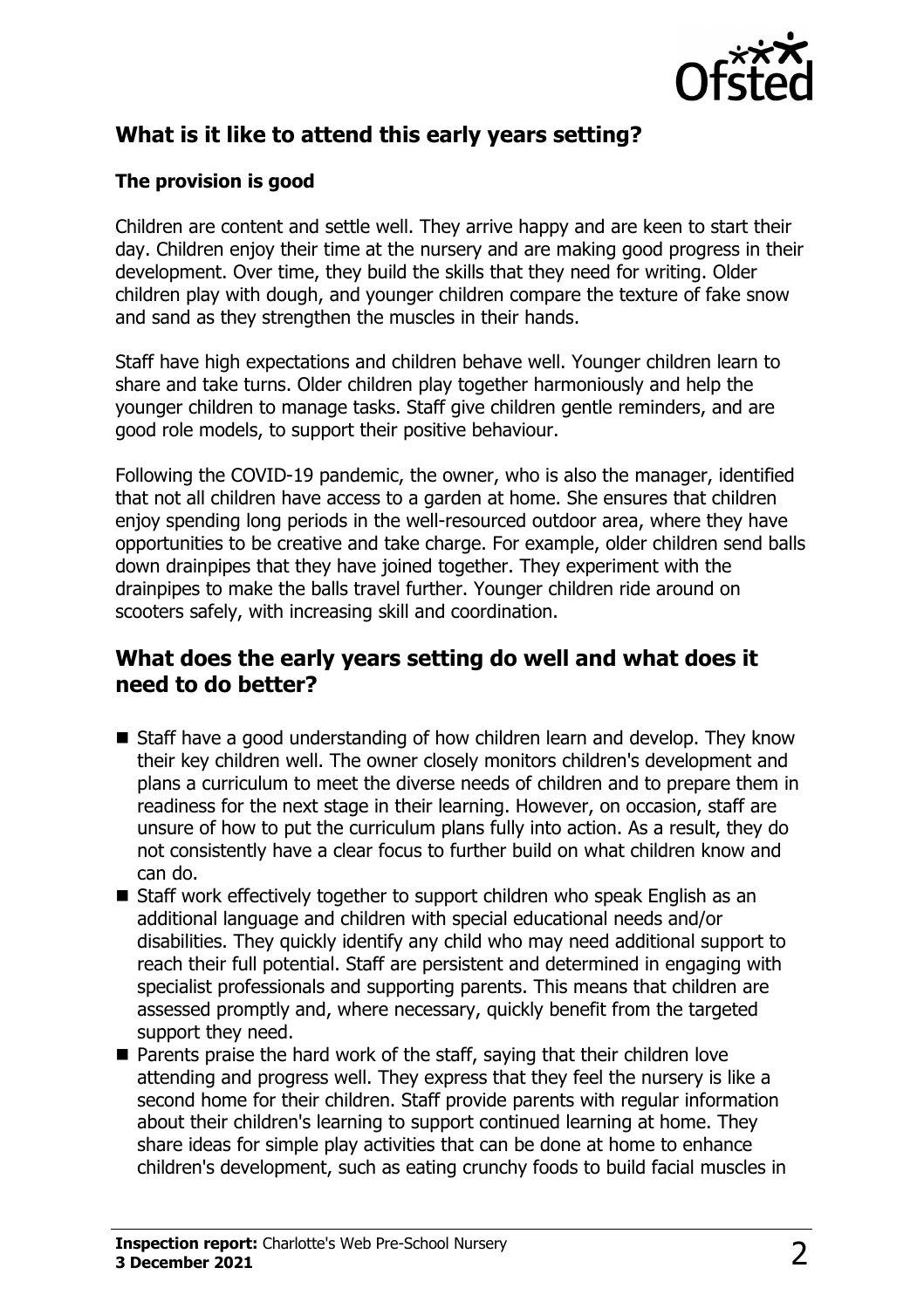

order to promote communication, specifically speech.

- Staff's interactions with children are positive and are used to motivate children to join in and have a go. They children give lots of praise and encouragement to support their confidence and self-esteem. For instance, children beam with great pride with the praise they receive when they build a ten tier birthday cake out of dough.
- $\blacksquare$  Recent improvements to the nursery environment, inside and out, have had a positive impact on children's learning and enjoyment. Staff organise resources purposefully to extend children's curiosity and inspire them to explore and experiment. They use space well to create a mix of cosy areas for children to sit and read or relax, as well as exciting areas for them to engage in activities that reflect difference and diversity.
- $\blacksquare$  The owner is committed to providing children with a variety of experiences. Children take part in a weekly sports class run by a sports coach. This helps to support their physical development as well as teaching them to follow instructions and about team work.
- $\blacksquare$  Staff work well as a team. They have regular meetings to evaluate the effectiveness of their provision. Staff reflect on their practice and the learning experiences they provide for children. The owner makes good use of supervision meetings and peer observations to develop staff's knowledge and experience, in order to help improve the outcomes for children. She supports staff's well-being effectively.

# **Safeguarding**

The arrangements for safeguarding are effective.

There has been an extensive, and successful, focus on improving the safeguarding procedures within the nursery. All staff complete safeguarding training and the owner uses staff meetings to check their knowledge. Staff understand the potential signs that may indicate a child is at risk and know how to report any concerns to the relevant professionals. They have a confident knowledge of the potential risks posed to children by exposure to extreme views and behaviours. The owner is professionally assertive when following safeguarding procedures. She ensures that safeguarding records are well maintained and up to date.

## **What does the setting need to do to improve?**

#### **To further improve the quality of the early years provision, the provider should:**

 $\blacksquare$  develop staff's knowledge of the curriculum intentions, so that all activities for children have a clear focus.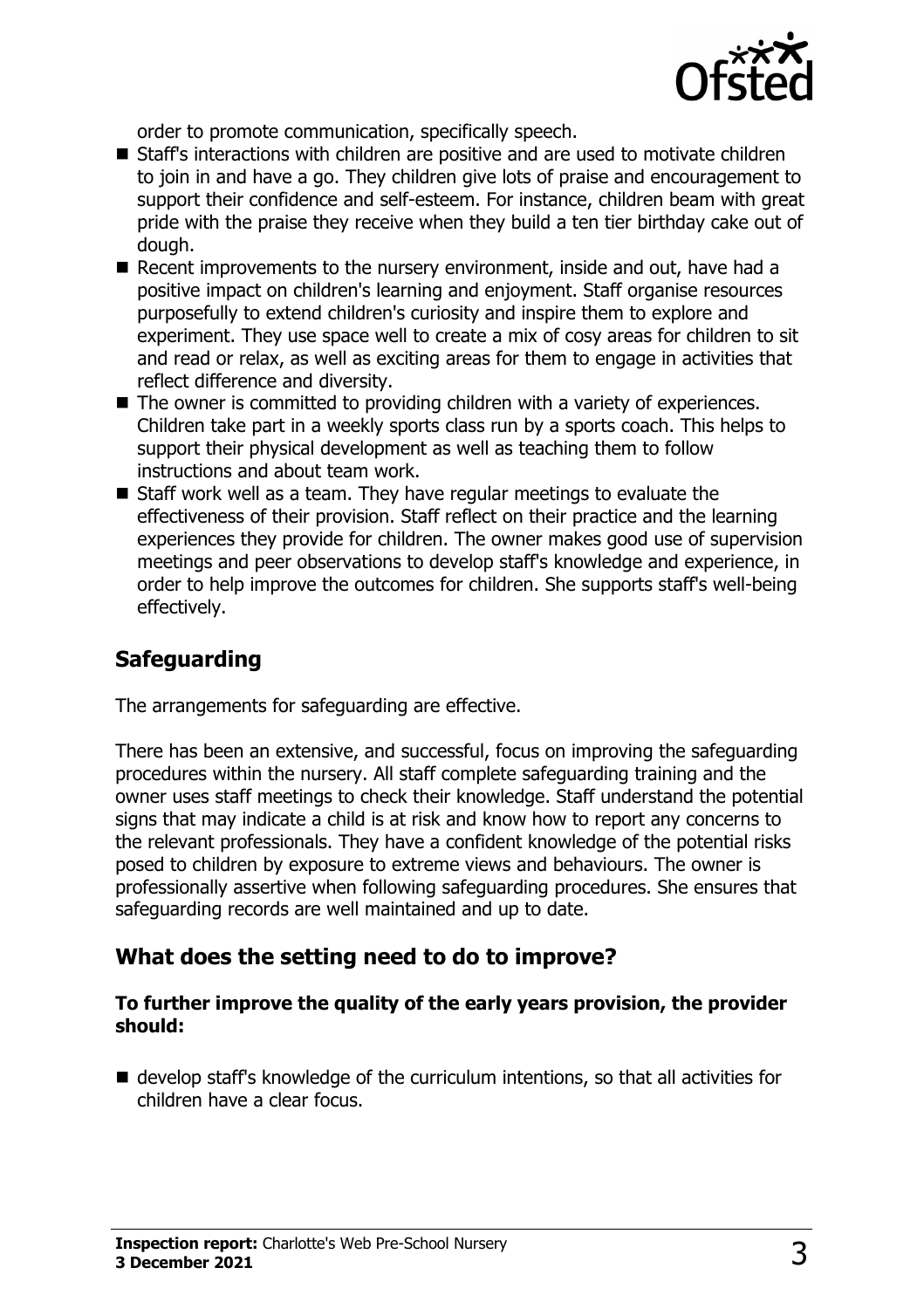

| <b>Setting details</b>                              |                                                                                      |
|-----------------------------------------------------|--------------------------------------------------------------------------------------|
| Unique reference number                             | 2524080                                                                              |
| <b>Local authority</b>                              | Bournemouth, Christchurch & Poole                                                    |
| <b>Inspection number</b>                            | 10206584                                                                             |
| <b>Type of provision</b>                            | Childcare on non-domestic premises                                                   |
| <b>Registers</b>                                    | Early Years Register, Compulsory Childcare<br>Register, Voluntary Childcare Register |
| Day care type                                       | Full day care                                                                        |
| Age range of children at time of<br>inspection      | 2 to $4$                                                                             |
| <b>Total number of places</b>                       | 30                                                                                   |
| Number of children on roll                          | 50                                                                                   |
| Name of registered person                           | The Bournemouth Childcare Company<br>Limited                                         |
| <b>Registered person unique</b><br>reference number | 2524079                                                                              |
| <b>Telephone number</b>                             | 01202 531515                                                                         |
| Date of previous inspection                         | Not applicable                                                                       |

## **Information about this early years setting**

Charlotte's Web Pre-School Nursery registered in 2019. It operates from a church hall situated in Bournemouth, Dorset. This privately owned nursery is open Monday to Friday from 8am until 6pm, for 48 weeks of the year. There are eight members of childcare staff, including the owner. Of these, seven hold appropriate childcare qualifications at levels 3 and 2. The nursery provides funded early education for two-, three- and four-year-old children.

#### **Information about this inspection**

**Inspector** Rachel Cornish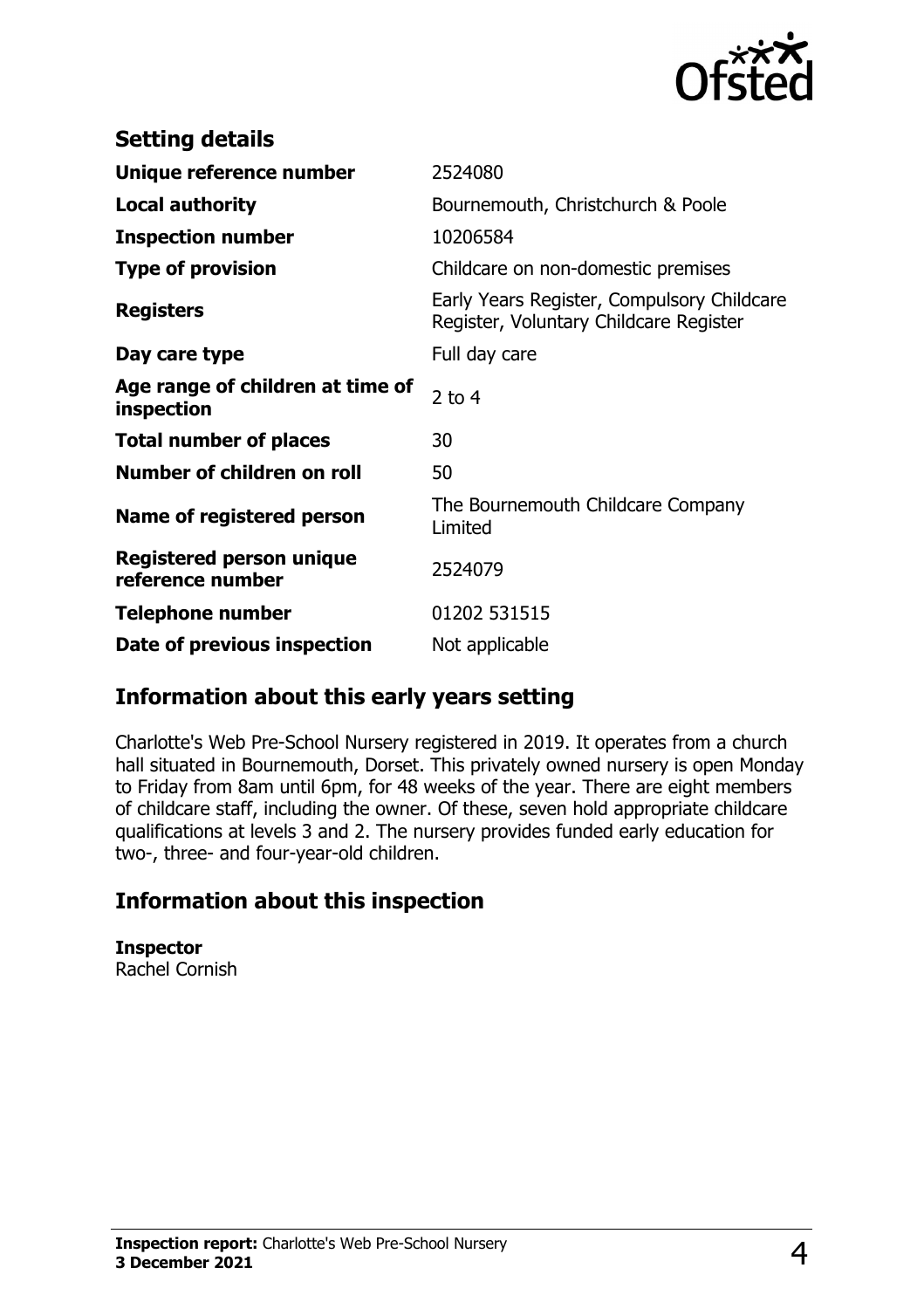

#### **Inspection activities**

- $\blacksquare$  This was the first routine inspection the provider received since the COVID-19 pandemic began. The inspector discussed the impact of the pandemic with the provider and has taken this into account in their evaluation of the provision.
- $\blacksquare$  The owner and the inspector carried out a learning walk. They discussed the learning environment and how the curriculum is organised.
- $\blacksquare$  The inspector observed the quality of education being provided, indoors and outdoors, and assessed the impact that this was having on children's learning.
- $\blacksquare$  The owner and the inspector carried out a joint observation to review the quality of education.
- $\blacksquare$  Children spoke to the inspector about what they enjoy doing at the nursery.
- $\blacksquare$  The inspector took account of the views of parents through discussions and from written feedback.
- $\blacksquare$  The owner took part in a meeting with the inspector to discuss the overall leadership and management of the nursery.

We carried out this inspection under sections 49 and 50 of the Childcare Act 2006 on the quality and standards of provision that is registered on the Early Years Register. The registered person must ensure that this provision complies with the statutory framework for children's learning, development and care, known as the early years foundation stage.

If you are not happy with the inspection or the report, you can [complain to Ofsted](http://www.gov.uk/complain-ofsted-report).